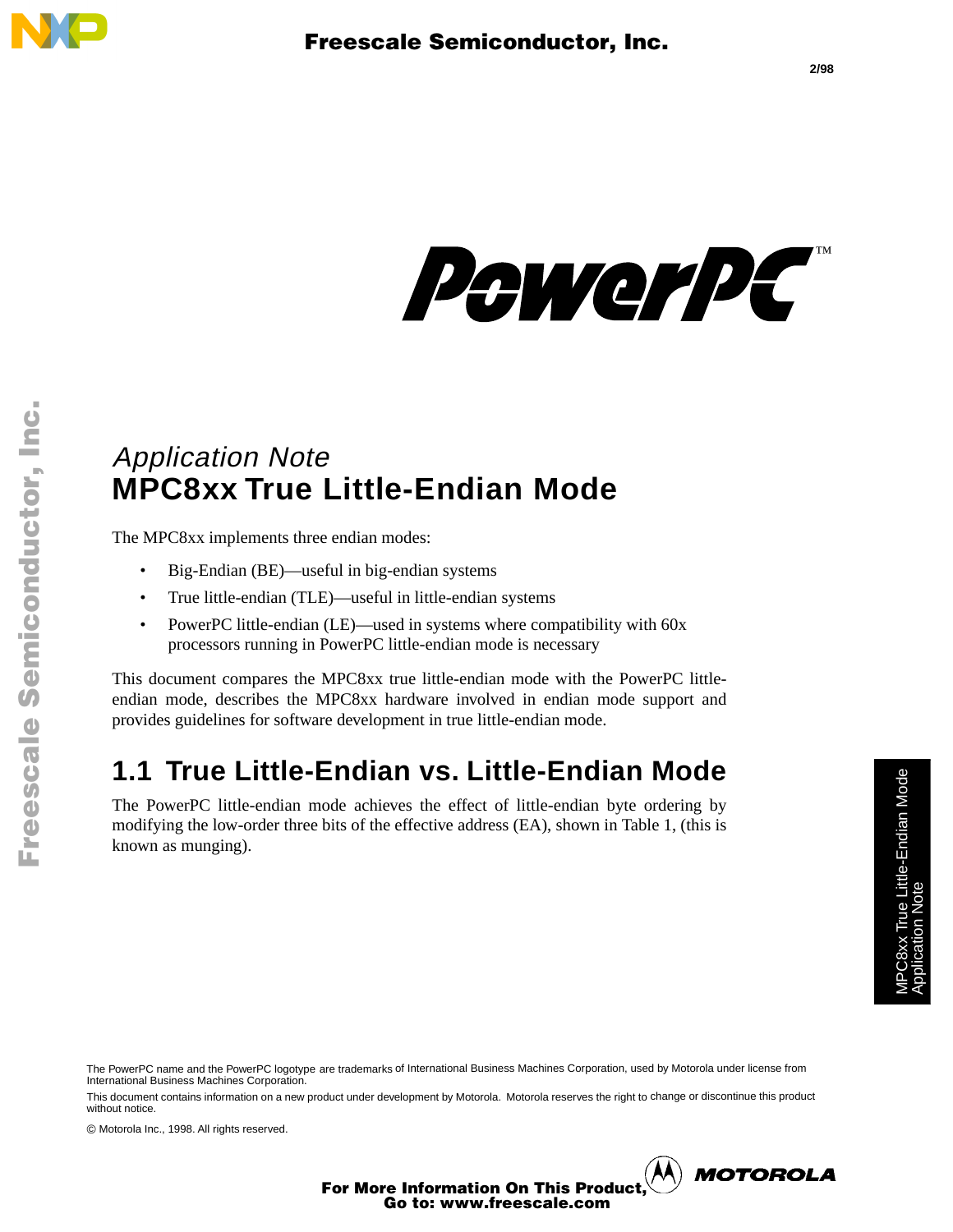

| Data Length (Bytes) | <b>EA Modification</b> |
|---------------------|------------------------|
|                     | XOR with 0b111         |
| 2                   | XOR with 0b110         |
| 4                   | XOR with 0b100         |
| 8                   | (no change)            |

#### **Table 1. PowerPC Little-Endian EA Modification**

The EA modification makes it appear to the processor that individual aligned scalars are stored little-endian, while in fact they are stored big-endian but in different bytes within double words from the order in which they are stored in big-endian mode. This way, little-endian application programs and operating systems can be easily ported to PowerPC systems. However, if the storage used by a PowerPC running in little-endian mode is accessed by another agent (processor, bridge,...) designed to operate in little-endian mode the results are not correct, as illustrated in Figure 1.



**Figure 1. Little-Endian System**

Let's assume the content of one of the PowerPC processor registers is 0x11223344. This 4 bytes of data is stored at the effective address 0b0000. The address modified according to the Table 1 is 0b100, so the content of the storage system becomes:

0000: xx xx xx xx 11 22 33 44

If the PowerPC processor reads a byte from effective address 0b0001 (modified to 0b0110) the result (0x33) is consistent with the little-endian mode of operation.

However, if the little-endian agent reads a word from the address 0b0000 the result (xx xx xx xx) is not the one expected.

To overcome this limitation the MPC8xx implements a true little-endian (TLE) mode. Dedicated hardware is used to swap the byte lanes according to the length of the data which is transferred while the effective address is not modified. This way data is stored in little-endian mode.

Following the same example in TLE mode the result of storing the word 0x11223344 at address 0b0000 will be:

0000: 44 33 22 11 xx xx xx xx.

If the PowerPC processor reads a byte from effective address 0b0001 the result will be 0x33; if the littleendian agent reads a word from the address 0b0000 the result will be 0x11223344, both results being correct and consistent with the little-endian mode of operation.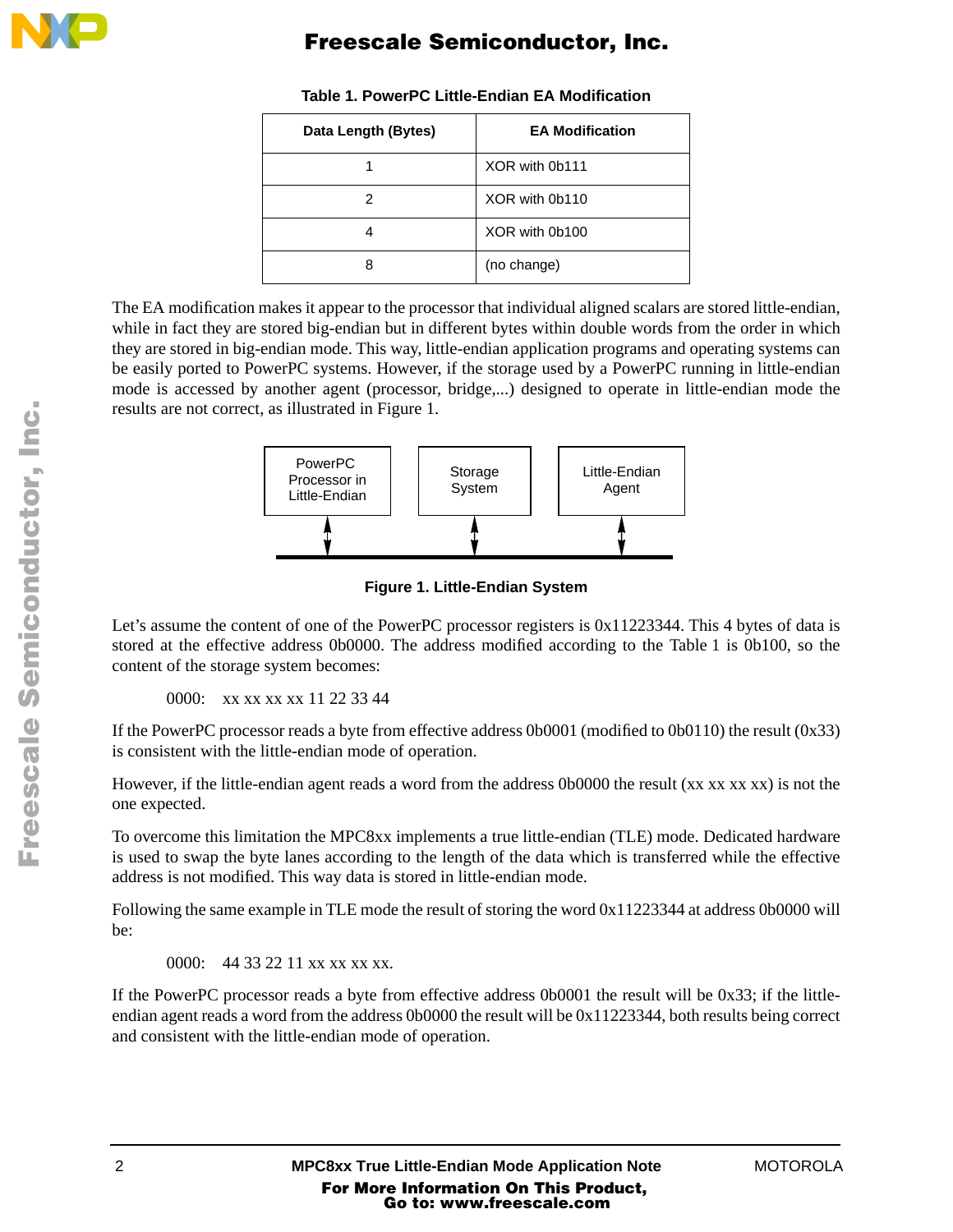

## **1.2 MPC8xx Endian Modes Related Hardware**

The hardware found in Table 2 supports the various MPC8xx endian modes.

#### **Table 2. Endian Modes Related Hardware**

| <b>Hardware Resource</b>                                               | <b>Controlled by:</b>      | Value |
|------------------------------------------------------------------------|----------------------------|-------|
| <b>Big-Endian Mode</b>                                                 |                            |       |
| SDMA byte lane swapper                                                 | BO field of FCR            | 1x    |
| <b>PowerPC Little-Endian Mode</b>                                      |                            |       |
| Load-Store address munging (3 bits)                                    | $MSR_{LE}$                 | 1     |
| Sequencer address munging (3 bits)                                     | $MSR_{LE}$                 | 1     |
| SDMA address munging (3 bits)                                          | <b>BO field of FCR</b>     | 01    |
| LCD address munging (3 bits)                                           | LCHCR <sub>BO</sub>        | 0     |
| <b>True Little-Endian Mode</b>                                         |                            |       |
| Load-Store address munging (2 bits)                                    | <b>DCCST<sub>LES</sub></b> | 1     |
| SIU address de-munging (2 bits)<br>(only for cache initiated accesses) | <b>DCCST<sub>LES</sub></b> | 1     |
| SIU byte lane swapper<br>(only for cache initiated accesses)           | DCCST <sub>LES</sub>       | 1     |
| SDMA byte lane swapper                                                 | <b>BO field of FCR</b>     | 1x    |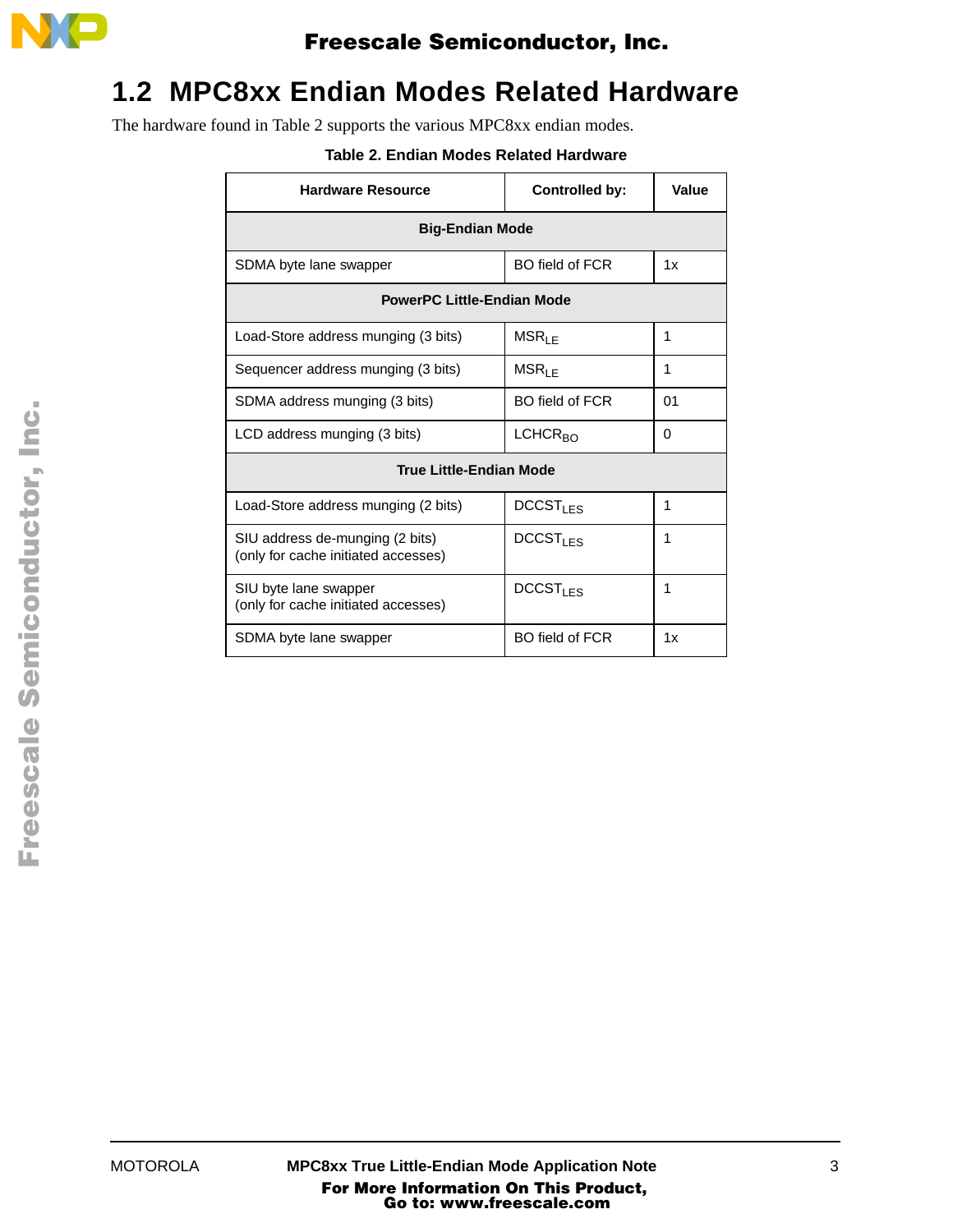

4

PowerPC LE: 3-bit address munging MTLE: 2-bit address munging A S**Load-Data**T**StoreCache** E**C** RS**O** LU-Bus E-Bus E-Bus E-Bus E-Bus E-Bus E-Bus E-Bus E-Bus E-Bus E-Bus E-Bus E-Bus E-Bus E-Bus E-Bus E-Bus E-Bus E- A**R** V E **E**Figure 2. **Figure 2. Endian Modes Support Hardware** M A S **Instr. SEQ. Cache**T EEndian Modes Support Hardware RSIUSLAVE MASTER SLAVE PowerPC LE: 3-bit address munging Internal Regs. TLE: 2-bit address de-munging and byte (memory lane swap only for accesses initiated by DPRAM SDMA mapped) the caches; no change for accesses U-Bus Agents initiated by the SDMA Endian Modes Resources PowerPC LE: 3-bit address munging TLE, BE: byte lane swap CPM... $\sec$   $\sec$ SCC

MOTOROLA MOTOROLA

**MPC8xx True Little-Endian Mode Application Note**

MPC8xx True Little-Endian Mode Application Note

For

**More** 

Information

On

e Information On This Product,<br>Go to: www.freescale.com

This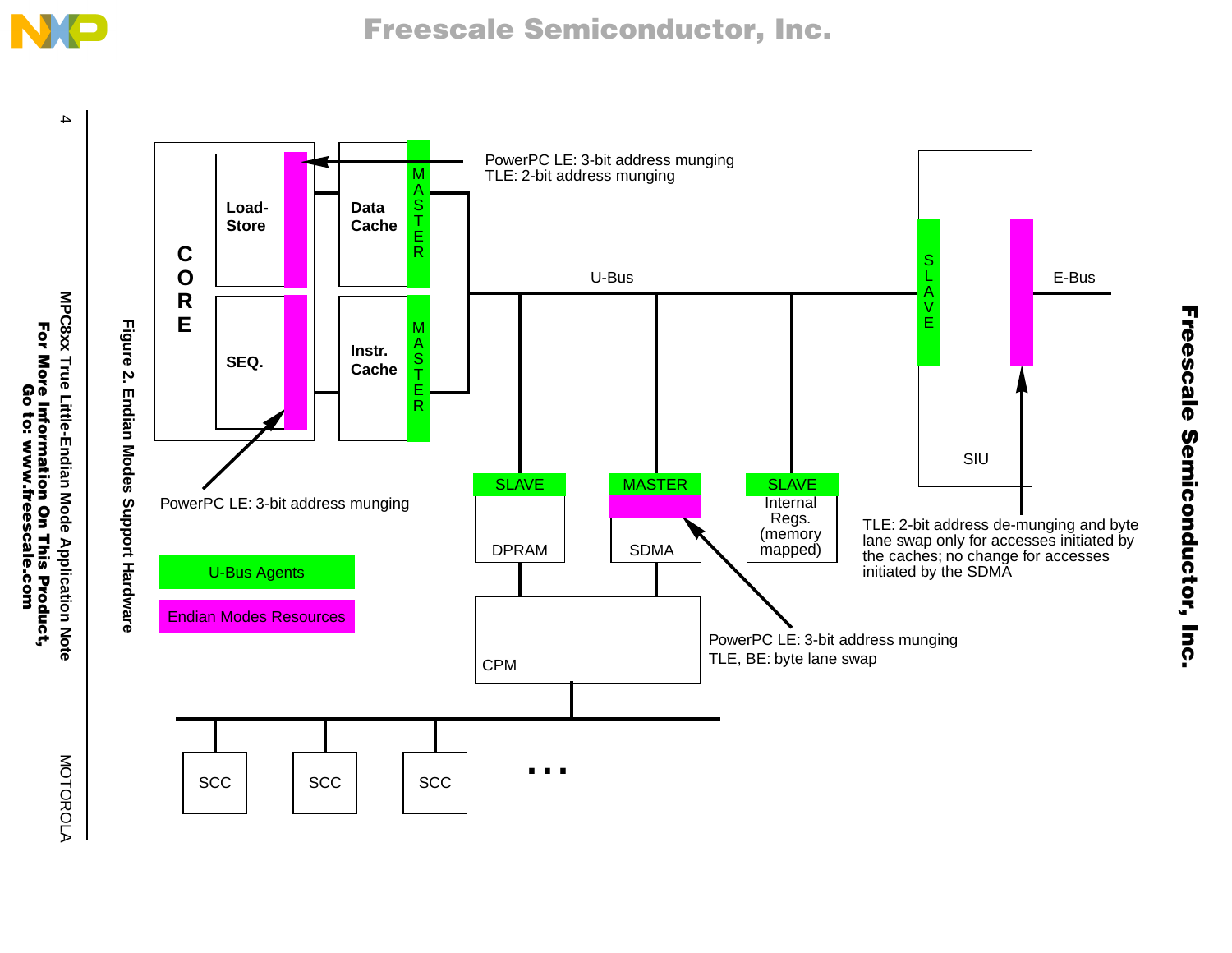

### **1.2.1 Big-Endian Mode**

The MPC8xx runs in BE mode if programmed as described in Table 3.

#### **Table 3. Big-Endian Mode Programming**

| <b>Bit/Field</b>     | Value |
|----------------------|-------|
| MSR <sub>LE</sub>    | 0     |
| DCCST <sub>LES</sub> | 0     |
| $FCR_{BO}$           | 1x    |
| LCHCR <sub>BO</sub>  |       |

In BE mode the SDMA swaps the byte lanes from the order in which the bytes are delivered by the serial interfaces to big-endian order.

The CPM forwards the bytes received from one of the serial interfaces in the order in which they are received. To store them in the external memory in a natural order (first byte received at address ADDR, second byte at address ADDR+1,...) it is necessary to swap the byte lanes according to Figure 3.



**Figure 3. Data Path from Serial Interfaces to Memory**

If the CPM has to transfer to the DMA less than one word, the data will be right-aligned (in Figure 3 00 for byte transfers and 11 00 for half word transfers). Table 4 shows the BE/TLE data path between CPM and 32-bit memory.

o  $\blacksquare$ d u  $\mathbf 0$ t o

r, I

 $\blacksquare$ 

.<br>ق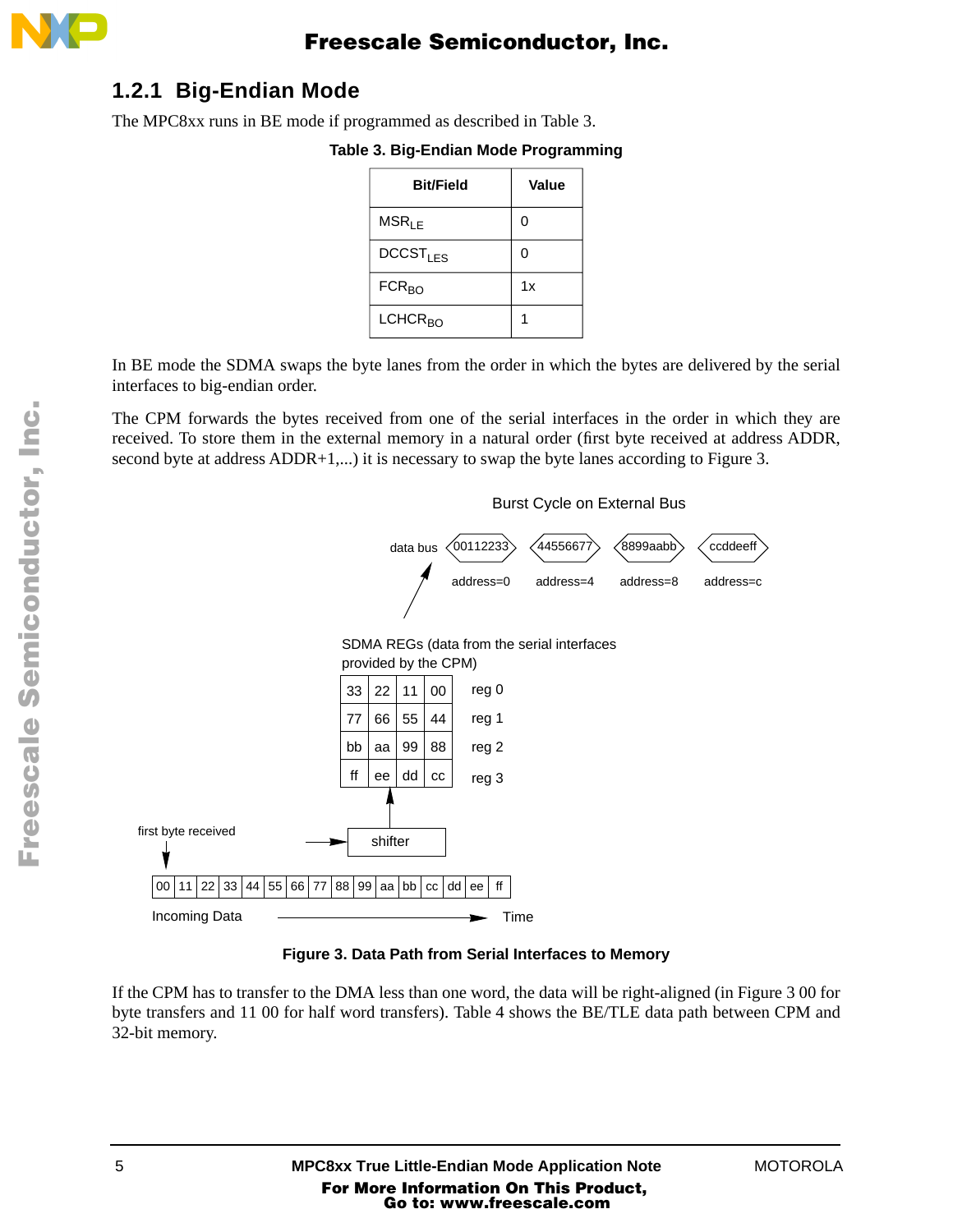

| <b>Read/Write</b><br><b>Type</b> | <b>Big-Endian</b><br>Addr. | <b>U-bus Addr</b> | <b>External Bus</b><br>Addr | Data in the<br>Register |             |              | <b>U-bus and E-bus</b><br>Format |    |    |               |     |
|----------------------------------|----------------------------|-------------------|-----------------------------|-------------------------|-------------|--------------|----------------------------------|----|----|---------------|-----|
|                                  |                            |                   |                             | $\mathbf 0$             | $\mathbf 1$ | $\mathbf{2}$ | 3                                | 0  | 1  | $\mathbf{2}$  | 3   |
| Word                             | $\mathbf 0$                | $\mathbf 0$       | 0                           | 11                      | 12          | 13           | 14                               | 14 | 13 | 12            | 11  |
| Half word                        | $\mathbf 0$                | $\mathbf 0$       | 0                           |                         |             | 21           | 22                               | 22 | 21 |               |     |
| Half word                        | $\overline{2}$             | $\overline{2}$    | $\overline{2}$              |                         |             | 31           | 32                               |    |    | 32            | 31  |
| <b>Byte</b>                      | $\mathbf 0$                | $\Omega$          | 0                           |                         |             |              | ʻa'                              | a' |    |               |     |
| <b>Byte</b>                      | 1                          | 1                 | 1                           |                         |             |              | b'                               |    | b' |               |     |
| <b>Byte</b>                      | $\overline{2}$             | $\overline{2}$    | $\overline{2}$              |                         |             |              | 'с'                              |    |    | $^{\circ}$ c' |     |
| <b>Byte</b>                      | 3                          | 3                 | 3                           |                         |             |              | ʻdʻ                              |    |    |               | ʻd' |

**Table 4. Big-Endian/True Little-Endian Data Path between CPM and 32-bit Memory**

Data lanes: 0-D0–7, 1-D8–15, 2-D16–23, 3-D24–31

### **1.2.2 True Little-Endian Mode**

The MPC8xx runs in TLE mode if programmed as described in Table 5.

**Table 5. True LE Mode Programming**

| <b>Bit/Field</b>        | Value |
|-------------------------|-------|
| MSR <sub>LE</sub>       | 0     |
| DCCST <sub>LES</sub>    |       |
| <b>FCR<sub>BO</sub></b> | 1x    |
| LCHCR <sub>BO</sub>     |       |

In TLE mode the following address/data changes are performed:

• The load-store unit munges the two least significant bits of the address according to Table 6.

**Table 6. Address Munging in TLE mode**

| Data Length (Bytes) | <b>EA Modification</b> |
|---------------------|------------------------|
|                     | XOR with 0b11          |
| 2                   | XOR with 0b10          |
|                     | (no change)            |

- The instruction cache fetch addresses are not modified because they are always 4 bytes long.
- The internal slaves (DPRAM and on-chip memory mapped registers) are addressed using the munged address as described in Table 6.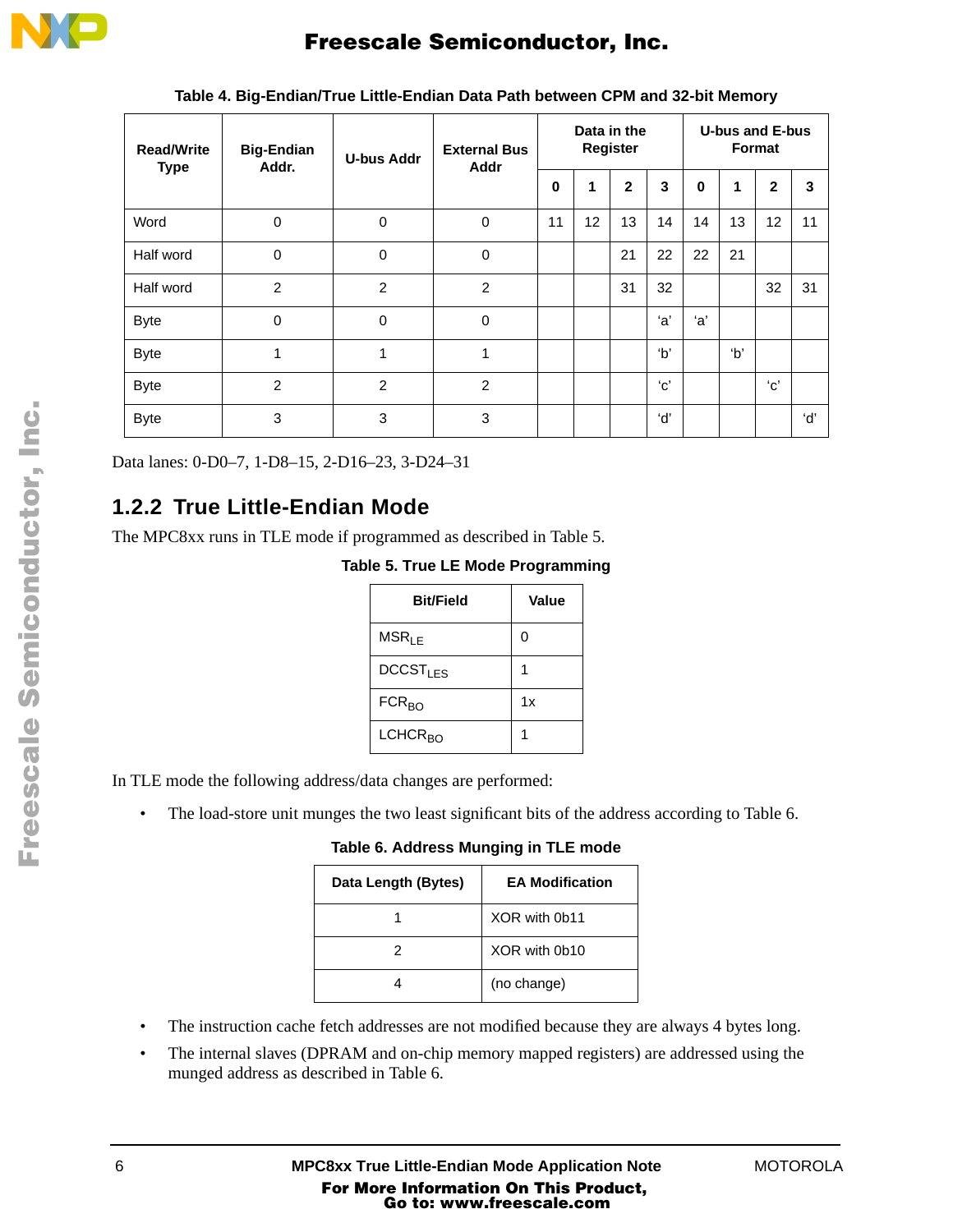

• For instruction and data caches access to the external bus (E-Bus) the SIU de-munges the address restoring its initial value and swaps the byte lanes according to the size of the data transferred. Table 7 describes this process.

The little-endian address is the fetch or load-store address as computed by the sequencer or loadstore unit. The U-Bus address is the little-endian address munged by the load-store unit. The external bus address is the U-Bus address de-munged by the SIU (equal to the little-endian address).

The data in the register is the data as stored in a general-purpose core register. The U-Bus and caches format is identical to the data in the register format. Finally, the E-Bus format is the U-Bus and caches format swapped by the SIU.

| Fetch/Load<br><b>Store Type</b> | U-bus<br>Little-<br>and<br><b>Endian</b> | <b>Caches</b> | <b>External</b><br><b>Bus Addr</b> |          | Data in the | Register     |     |          | U-bus and<br><b>Caches Format</b> |              |    |     | <b>E-bus Format</b> |              |     |
|---------------------------------|------------------------------------------|---------------|------------------------------------|----------|-------------|--------------|-----|----------|-----------------------------------|--------------|----|-----|---------------------|--------------|-----|
|                                 | <b>Addr</b>                              | Addr          |                                    | $\bf{0}$ | 1           | $\mathbf{2}$ | 3   | $\bf{0}$ | 1                                 | $\mathbf{2}$ | 3  | 0   | 1                   | $\mathbf{2}$ | 3   |
| Word                            | $\mathbf 0$                              | 0             | $\mathbf 0$                        | 11       | 12          | 13           | 14  | 11       | 12                                | 13           | 14 | 14  | 13                  | 12           | 11  |
| Half word                       | $\mathbf 0$                              | 2             | 0                                  |          |             | 21           | 22  |          |                                   | 21           | 22 | 22  | 21                  |              |     |
| Half word                       | $\mathcal{P}$                            | $\Omega$      | $\overline{2}$                     |          |             | 31           | 32  | 31       | 32                                |              |    |     |                     | 32           | 31  |
| <b>Byte</b>                     | $\Omega$                                 | 3             | $\Omega$                           |          |             |              | ʻa' |          |                                   |              | a' | ʻa' |                     |              |     |
| <b>Byte</b>                     | $\overline{\mathbf{A}}$                  | 2             | 1                                  |          |             |              | b'  |          |                                   | b'           |    |     | b'                  |              |     |
| <b>Byte</b>                     | $\mathcal{P}$                            | 4             | $\overline{2}$                     |          |             |              | 'с' |          | $^{\prime}$ C $^{\prime}$         |              |    |     |                     | 'с'          |     |
| <b>Byte</b>                     | 3                                        | $\Omega$      | 3                                  |          |             |              | ʻdʻ | ʻd'      |                                   |              |    |     |                     |              | ʻd' |

**Table 7. True Little-Endian Program/Data Path between Register and 32-bit Memory**

Data lanes: 0-D0–7, 1-D8–15, 2-D16–23, 3-D24–31

- The SDMA swaps the byte lanes as in big-endian mode. The data format in the external memory is the same in big- and true little-endian modes:
	- ADDR: first byte received by a serial interface
	- ADDR+1: second byte...

### **1.2.3 PowerPC Little-Endian Mode**

The MPC8xx runs in PowerPC LE mode if programmed as described in Table 8.

**Table 8. PowerPC-LE Mode Programming**

| <b>Bit/Field</b>     | Value          |
|----------------------|----------------|
| MSR <sub>LE</sub>    |                |
| DCCST <sub>1FS</sub> | 0              |
| FCR <sub>BO</sub>    | 0 <sub>1</sub> |
| LCHCR <sub>BO</sub>  | ი              |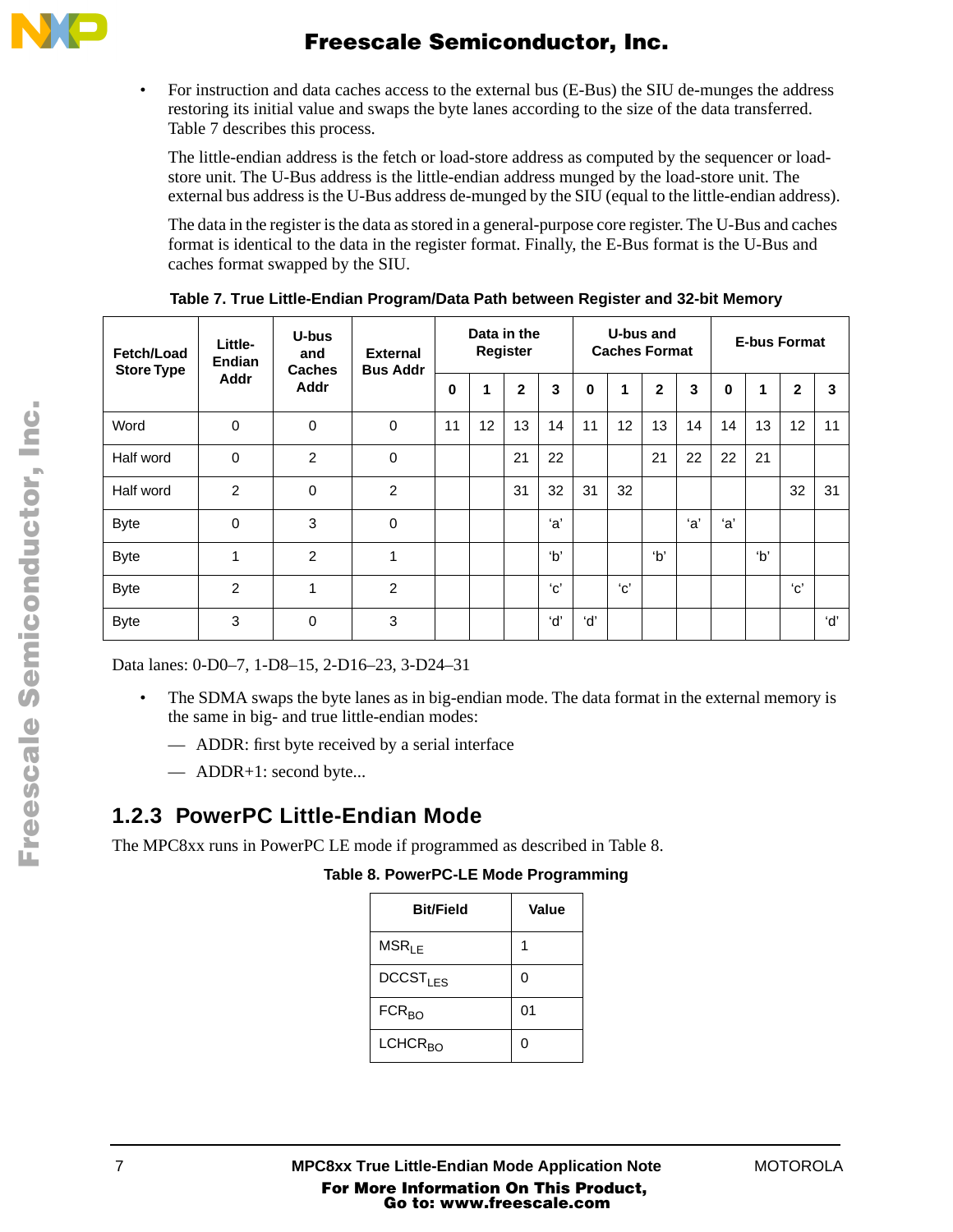

In PowerPC LE the three U-Bus masters (data cache, instruction cache and SDMA) will munge the three least significant bits of the address as a function of the size of the data transferred, according to Table 1.

# **1.3 True Little-Endian Mode Transfer Examples**

The examples in this section assume the memory has a 32-bit port width.

### **1.3.1 Core Registers to/from External Memory**

The code from Table 9 illustrates such transfers.

|  |  |  | Table 9. Examples of Transfers between Core Registers and External Memories |
|--|--|--|-----------------------------------------------------------------------------|
|--|--|--|-----------------------------------------------------------------------------|

| <b>Instruction</b>    | <b>Register Value after the</b><br><b>Execution of the</b><br><b>Instruction</b><br>(hex) | <b>E-Bus Address</b><br>(hex) | <b>E-Bus Data</b><br>(hex) | <b>Transfer</b><br><b>Size</b> |
|-----------------------|-------------------------------------------------------------------------------------------|-------------------------------|----------------------------|--------------------------------|
| xor r30, r30, r30     |                                                                                           |                               |                            |                                |
| oris r30, r30, 0x1234 |                                                                                           |                               |                            |                                |
| ori r30,r30,0x5678    | r30=12345678                                                                              |                               |                            |                                |
| xor r31, r31, r31     |                                                                                           |                               |                            |                                |
| oris r31,r31,0x000f   |                                                                                           |                               |                            |                                |
| ori r31, r31, 0xf000  | r31=000ff000                                                                              |                               |                            |                                |
| stw r30,0x0000(r31)   | r30=12345678                                                                              | 000ff000                      | 78563412                   | Word                           |
| sth r30,0x0010(r31)   | r30=12345678                                                                              | 000ff010                      | 78565678                   | Half word                      |
| sth r30,0x0022(r31)   | r30=12345678                                                                              | 000ff022                      | 78567856                   | Half word                      |
| stb r30,0x0030(r31)   | r30=12345678                                                                              | 000ff030                      | 78345678                   | <b>Byte</b>                    |
| stb r30,0x0041(r31)   | r30=12345678                                                                              | 000ff041                      | 78787812                   | <b>Byte</b>                    |
| stb r30,0x0052(r31)   | r30=12345678                                                                              | 000ff052                      | 78787834                   | <b>Byte</b>                    |
| stb r30,0x0063(r31)   | r30=12345678                                                                              | 000ff063                      | 78783478                   | <b>Byte</b>                    |
| lwz r29,0x0100(r31)   | r29=10203040                                                                              | 000ff100                      | 40302010                   | Word                           |
| lhz r28,0x0110(r31)   | r28=00001314                                                                              | 000ff110                      | 14131211                   | Half word                      |
| lhz r27,0x0122(r31)   | r27=00002122                                                                              | 000ff122                      | 24232221                   | Half word                      |
| lbz r26,0x0130(r31)   | r26=00000034                                                                              | 000ff130                      | 34333231                   | <b>Byte</b>                    |
| lbz r25,0x0141(r31)   | r25=00000043                                                                              | 000ff141                      | 44434241                   | <b>Byte</b>                    |
| lbz r24,0x0152(r31)   | r24=00000052                                                                              | 000ff152                      | 54535251                   | <b>Byte</b>                    |
| lbz r23,0x0163(r31)   | r23=00000061                                                                              | 000ff163                      | 64636261                   | <b>Byte</b>                    |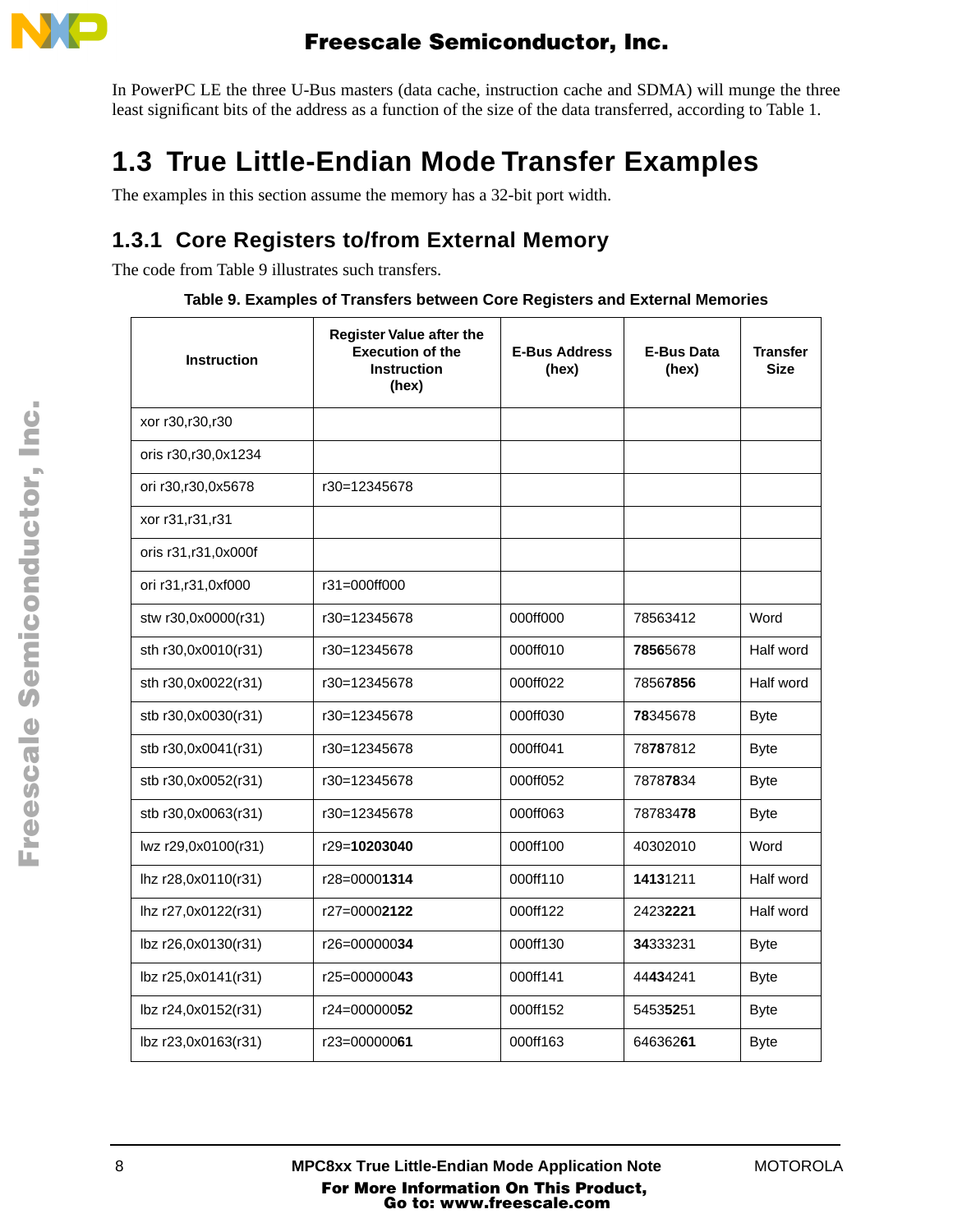

### **1.3.2 Core Registers to/from On-Chip Memory-Mapped Storage (DPRAM and Registers)**

The addresses of the on-chip memory-mapped registers and locations in DPRAM must be redefined according to Table 10.

| <b>Register/DPRAM Field Size</b><br>(Bytes) | Address in True Little-Endian Mode  |
|---------------------------------------------|-------------------------------------|
|                                             | Address in big-endian mode XOR 0b11 |
|                                             | Address in big-endian mode XOR 0b10 |
|                                             | (no change)                         |

As an example, as defined in the *MPC860 PowerQUICC User Manual*, the RTCSC register could be located at 0xFF000220 (assuming the Internal Space Base Address is oxFF000000). This register is 16 bits wide and according to Table 10, the software must access it at address 0xFF000222. The core will munge 0xFF000222 to a U-bus address of 0xFF00220.

Accessing bytes or half words in larger on-chip memory mapped storage elements, Figure 4, is consistent with the little-endian conventions.



**Figure 4. Accessing Bytes in Larger On-Chip Memory Mapped Storage Elements**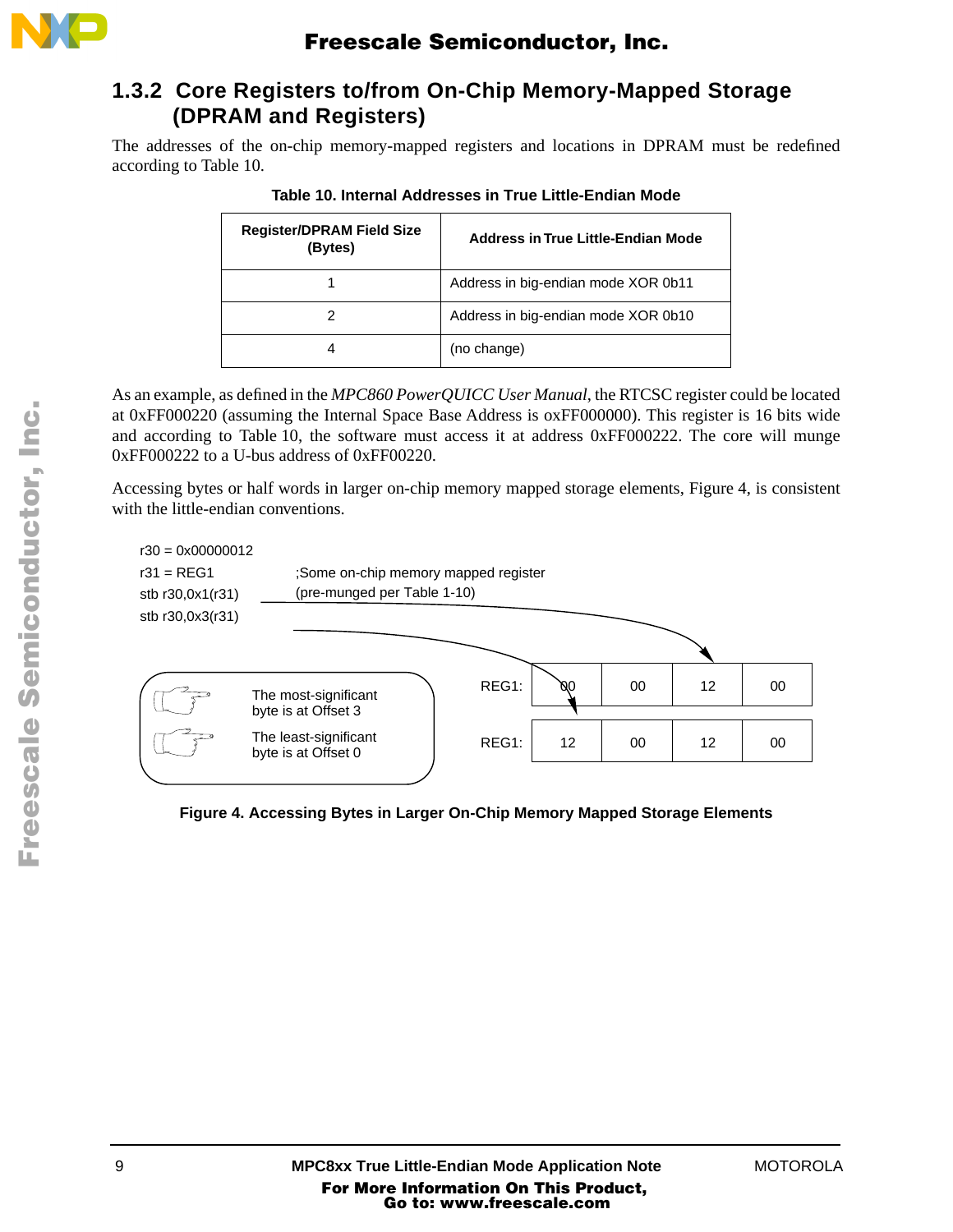

The code from Table 11 illustrates possible cases of transfers to/from on-chip memory mapped storage (DPRAM and on-chip memory mapped registers).

| <b>Instruction</b>             | <b>Core Register</b><br>Value after the<br><b>Execution of</b><br>the Instruction<br>(hex) | U-Bus<br><b>Address</b><br>(hex) | <b>U-Bus Data</b><br>(hex) | <b>Transfer</b><br><b>Size</b> | <b>On-Chip Memory-Mapped</b><br><b>Register Value after the</b><br><b>Execution of the</b><br><b>Instruction</b><br>(hex) |
|--------------------------------|--------------------------------------------------------------------------------------------|----------------------------------|----------------------------|--------------------------------|---------------------------------------------------------------------------------------------------------------------------|
| stw r30,0x000c(r31)            | r30=12345678                                                                               | ff10010c                         | 12345678                   | Word                           | 12345678                                                                                                                  |
| sth r30,0x0014(r31)            | r30=12345678                                                                               | fff00116                         | 12345678                   | Half word                      | 00005678                                                                                                                  |
| sth r30,0x001e(r31)            | r30=12345678                                                                               | ff10011c                         | 56781234                   | Half word                      | 56780000                                                                                                                  |
| stb r30,0x0024(r31)            | r30=12345678                                                                               | fff00127                         | 12345678                   | <b>Byte</b>                    | 00000078                                                                                                                  |
| stb r30,0x002d(r31)            | r30=12345678                                                                               | ff10012e                         | 34567812                   | <b>Byte</b>                    | 00007800                                                                                                                  |
| stb r30,0x0036(r31)            | r30=12345678                                                                               | fff00135                         | 56781234                   | <b>Byte</b>                    | 00780000                                                                                                                  |
| stb r30,0x003f(r31)            | r30=12345678                                                                               | ff10013c                         | 78123456                   | <b>Byte</b>                    | 78000000                                                                                                                  |
| re-initialization code removed |                                                                                            |                                  |                            |                                |                                                                                                                           |
| $Iwz$ r10,0x000 $c$ (r31)      | r10=12345678                                                                               | ff10010c                         | 12345678                   | Word                           | 0x12345678                                                                                                                |
| lhz r9,0x0014(r31)             | $r9 = 00005678$                                                                            | fff00116                         | 12345678                   | Half word                      | 0x12345678                                                                                                                |
| $\ln z$ r8,0x001e(r31)         | r8=00001234                                                                                | ff10011c                         | 12345678                   | Half word                      | 0x12345678                                                                                                                |
| lbz r7,0x0024(r31)             | r7=000000 <b>78</b>                                                                        | fff00127                         | 12345678                   | <b>Byte</b>                    | 0x12345678                                                                                                                |
| $lbz$ r6,0x002 $d(r31)$        | r6=00000056                                                                                | ff10012e                         | 12345678                   | <b>Byte</b>                    | 0x12345678                                                                                                                |
| lbz r5,0x0036(r31)             | r5=00000034                                                                                | fff00135                         | 12345678                   | <b>Byte</b>                    | 0x12345678                                                                                                                |
| lbz r4,0x003f(r31)             | r4=00000012                                                                                | ff10013c                         | 12345678                   | <b>Byte</b>                    | 0x12345678                                                                                                                |

**Table 11. Transfers between Core Registers and On-Chip Memory-Mapped Storage** 

### **1.3.3 Serial Channels to/from Internal/External Memory**

Data received from the serial channels and transferred to the external or internal (DPRAM) memories by the SDMA is stored in the same order as received (in both true little-endian and big-endian modes). The same transfers occur in opposite direction for data transmitted by the serial channels. Figure 5 and Table 12 illustrates such transfers.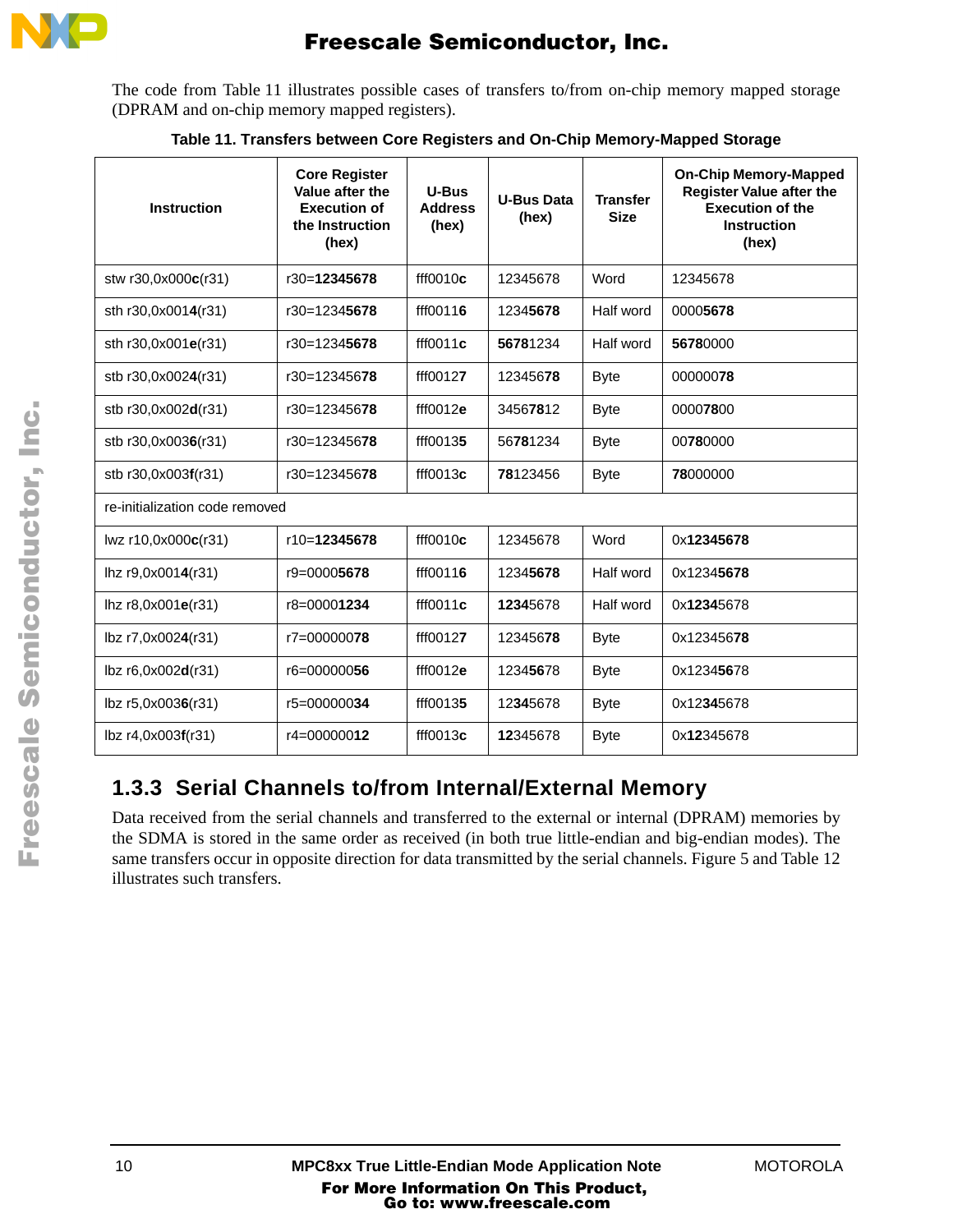



#### **Figure 5. Data Path from Serial Channels to Internal/External Storage Serial Channels to/from Core Registers**

|  |  |  | Table 12. Transfers between Serial Channels and Internal/External Storage |  |
|--|--|--|---------------------------------------------------------------------------|--|
|--|--|--|---------------------------------------------------------------------------|--|

| Data Received by<br>the SCC (hex)<br>(Byte 35 is<br>received first) | Data<br><b>Transferred</b><br>by the CPM<br>to the SDMA<br>(hex) | <b>Address Transferred</b><br>by the CPM to the<br><b>SDMA</b><br>(hex) | <b>Transfer</b><br>Size | U-bus<br>and E-Bus<br><b>Address</b><br>(hex) | U-bus and<br><b>E-Bus Data</b><br>(hex) |
|---------------------------------------------------------------------|------------------------------------------------------------------|-------------------------------------------------------------------------|-------------------------|-----------------------------------------------|-----------------------------------------|
| 38373635                                                            | 38373635                                                         | fff02810                                                                | Word                    | fff02810                                      | 35363738                                |
| 3635                                                                | 38373635                                                         | fff02810                                                                | Half word               | fff02810                                      | 35363738                                |
| 3635                                                                | 38373635                                                         | fff02812                                                                | Half word               | fff02812                                      | 37383536                                |
| 35                                                                  | 38373635                                                         | fff02810                                                                | <b>Byte</b>             | fff02810                                      | 35363738                                |
| 35                                                                  | 38373635                                                         | fff02811                                                                | <b>Byte</b>             | fff02811                                      | 36353837                                |
| 35                                                                  | 38373635                                                         | fff02812                                                                | <b>Byte</b>             | fff02812                                      | 37383536                                |
| 35                                                                  | 38373635                                                         | fff02813                                                                | <b>Byte</b>             | fff02813                                      | 38373635                                |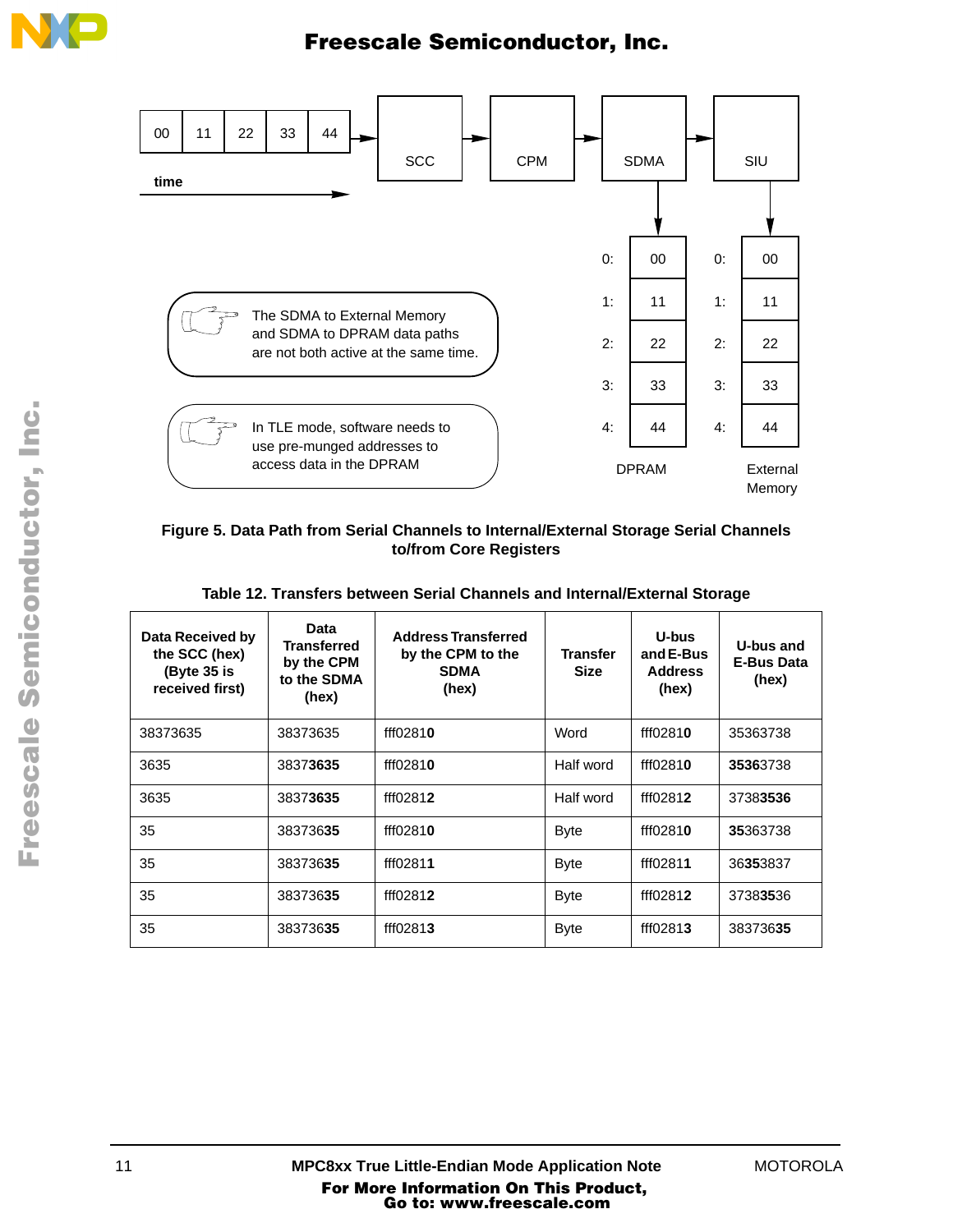

Data from the serial channels can be accessed by the core using either the DPRAM or the external memory as a temporary storage; refer to Figure 6.



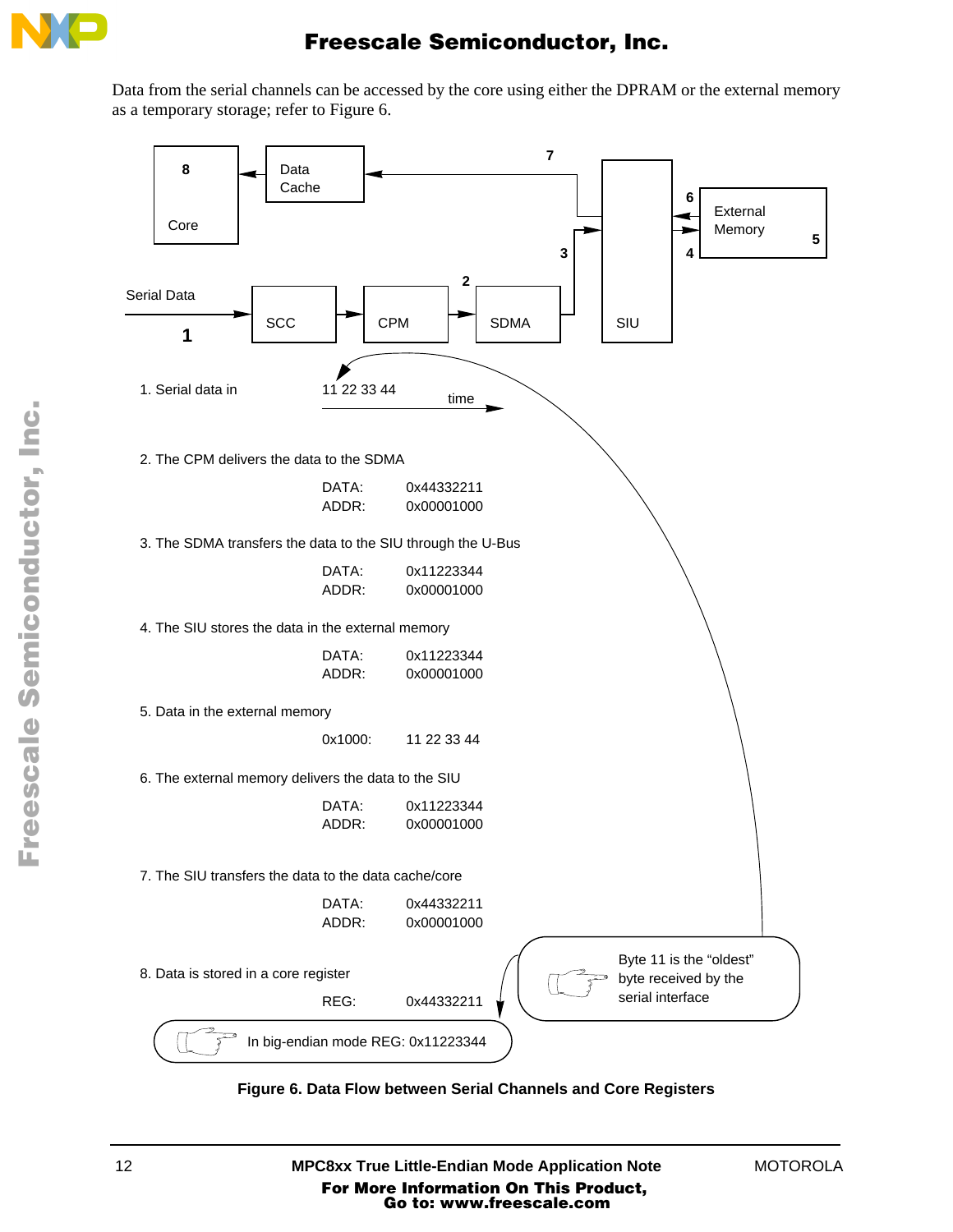

## **1.4 Entering True Little-Endian Mode**

To enter true little-endian mode a "Set Little-Endian Swap Mode" command must be issued.

Because of the pipeline structure of the MPC8xx the "Set Little-Endian Swap Mode" command issued to the DCCST register might take effect only after executing one or several more instruction which follows it. Because of this, after the **mtspr DCCST,reg** the **isync** instruction must be placed. If executed in big-endian mode, this instruction will synchronize the core and the next instruction will be executed in little-endian mode. If **cmpi 0,r1,0x4c** is executed instead of **isync** it means that the processor is already in little-endian mode and no further synchronization is necessary.

Table 13 provides a possible sequence of code.

| <b>Address</b> | <b>Big-Endian</b><br>Interpretation | Little-Endian<br>Interpretation             | <b>Remarks</b>                                                     |
|----------------|-------------------------------------|---------------------------------------------|--------------------------------------------------------------------|
| $ADDR - 4$ :   | whatever                            |                                             | Instructions executed in big-endian mode                           |
| ADDR:          | r0.r0,0x0<br>xori                   |                                             |                                                                    |
| $ADDR + 4$ :   | addis r0,r0,0x0500                  |                                             |                                                                    |
| $ADDR + 8$ :   | DCCST <sub>r0</sub><br>mtspr        |                                             |                                                                    |
| $ADDR + 12$ :  | isync<br>(opcode: 0x4c00012c)       | 0, r1, 0x4c<br>cmpi<br>(opcode: 0x2c01004c) | Instruction executed in either big-endian or<br>little-endian mode |
| $ADDR + 16$ :  |                                     | whatever                                    | Instructions executed in little-endian mode                        |

|  |  |  | Table 13. Possible Core-Dependent Code Sequence to Enter TLE Mode |  |  |
|--|--|--|-------------------------------------------------------------------|--|--|
|--|--|--|-------------------------------------------------------------------|--|--|

The programmer must ensure that this code will not be executed after switching to little-endian mode.

Sometimes it is preferable to have a routine which brings the MPC8xx to true little-endian mode disregarding in which mode the core runs. For example such a routine can be placed at interrupt vector 0x100 where the core might branch after hardware reset (in big-endian mode) or after software reset (already in little-endian mode).

Table 14 provides an example of such a routine (assuming the opcodes are stored in little-endian mode in the program memory).

| <b>Address</b> | Instruction      | <b>Flow in Big-Endian</b><br>(Executed after Hard Reset) | <b>Flow in True Little-Endian</b><br>(Executed after Soft Reset) |
|----------------|------------------|----------------------------------------------------------|------------------------------------------------------------------|
| 0x00000100:    | long 0x48000020. | subfic $r0.r0.0x48$                                      | $b$ \$+0 $x20$                                                   |
| 0x00000104:    | .long 0x3c05003c | r0.r0.0x0500<br>addis                                    | Not executed                                                     |
| 0x00000108:    | .long 0xa68b187c | DCCST <sub>r0</sub><br>mtspr                             | Not executed                                                     |
| 0x0000010c:    | .long 0x2c01004c | isync or cmpi 0,r1,0x4c                                  | Not executed                                                     |
| 0x00000110:    | .long 0x2c01004c | isync # no-operation                                     | Not executed                                                     |
| 0x00000114:    | .long 0x2c01004c | isync # no-operation                                     | Not executed                                                     |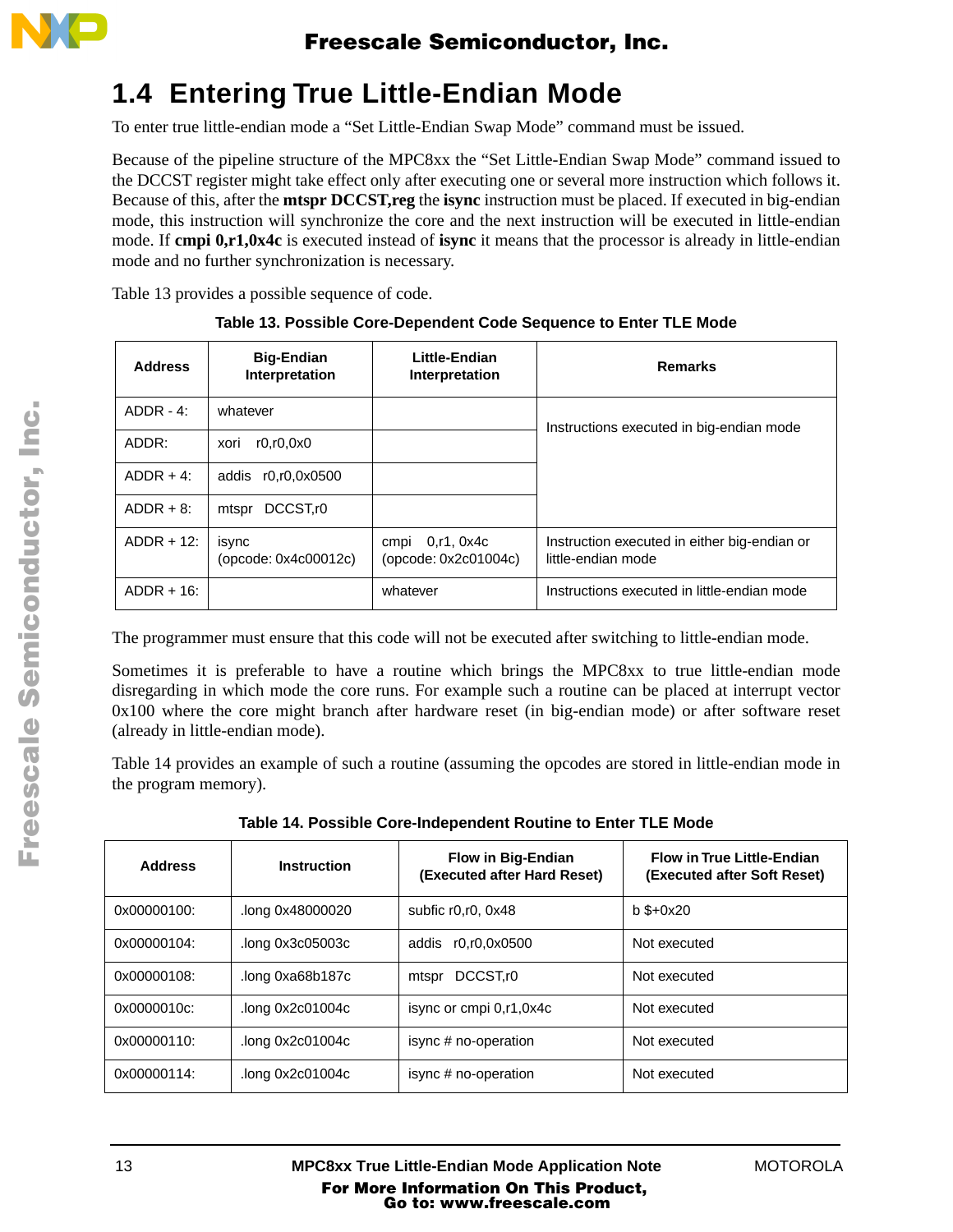

| 0x00000118: | .long 0x2c01004c                             | isync # no-operation | Not executed |
|-------------|----------------------------------------------|----------------------|--------------|
| 0x0000011c: | .long 0x2c01004c                             | isync # no-operation | Not executed |
| 0x00000120: | # Reset Routine in True Little-Endian format |                      |              |

**Table 14. Possible Core-Independent Routine to Enter TLE Mode (Continued)**

## **1.5 Performance Issues**

MPC8xx performance is the same in big- and true little-endian modes.

In PowerPC little-endian mode the performance is slightly affected because the stream hit mechanism is less efficient than in big- and true little-endian modes, as illustrated in Figure 7 and Figure 8.



**Figure 7. Stream Hit Mechanism in Big- or True Little-Endian Modes**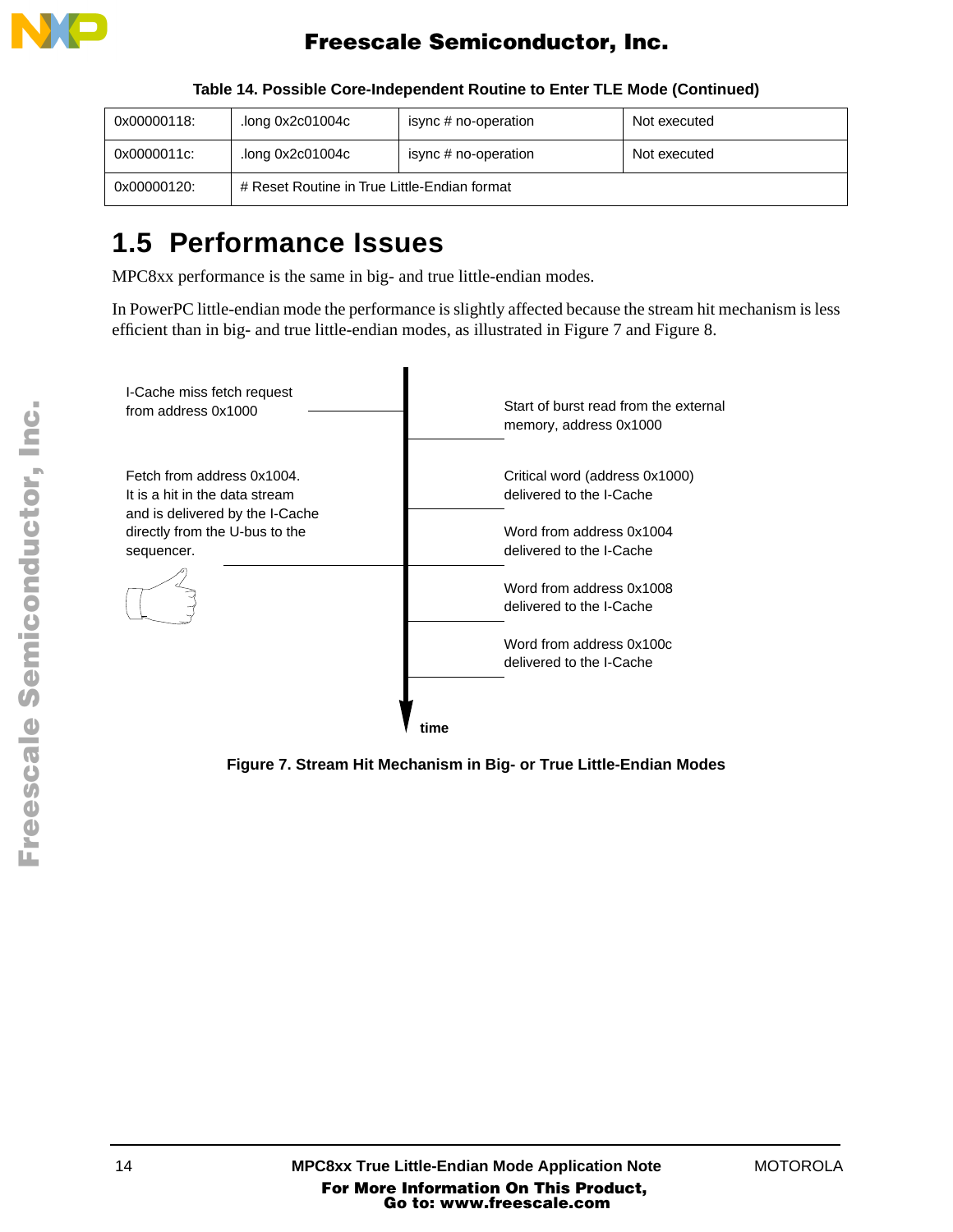



**Figure 8. Stream Hit Mechanism In PowerPC Little-Endian Mode**

The actual performance penalty depends upon the application (stream hit-ratio, memories access time).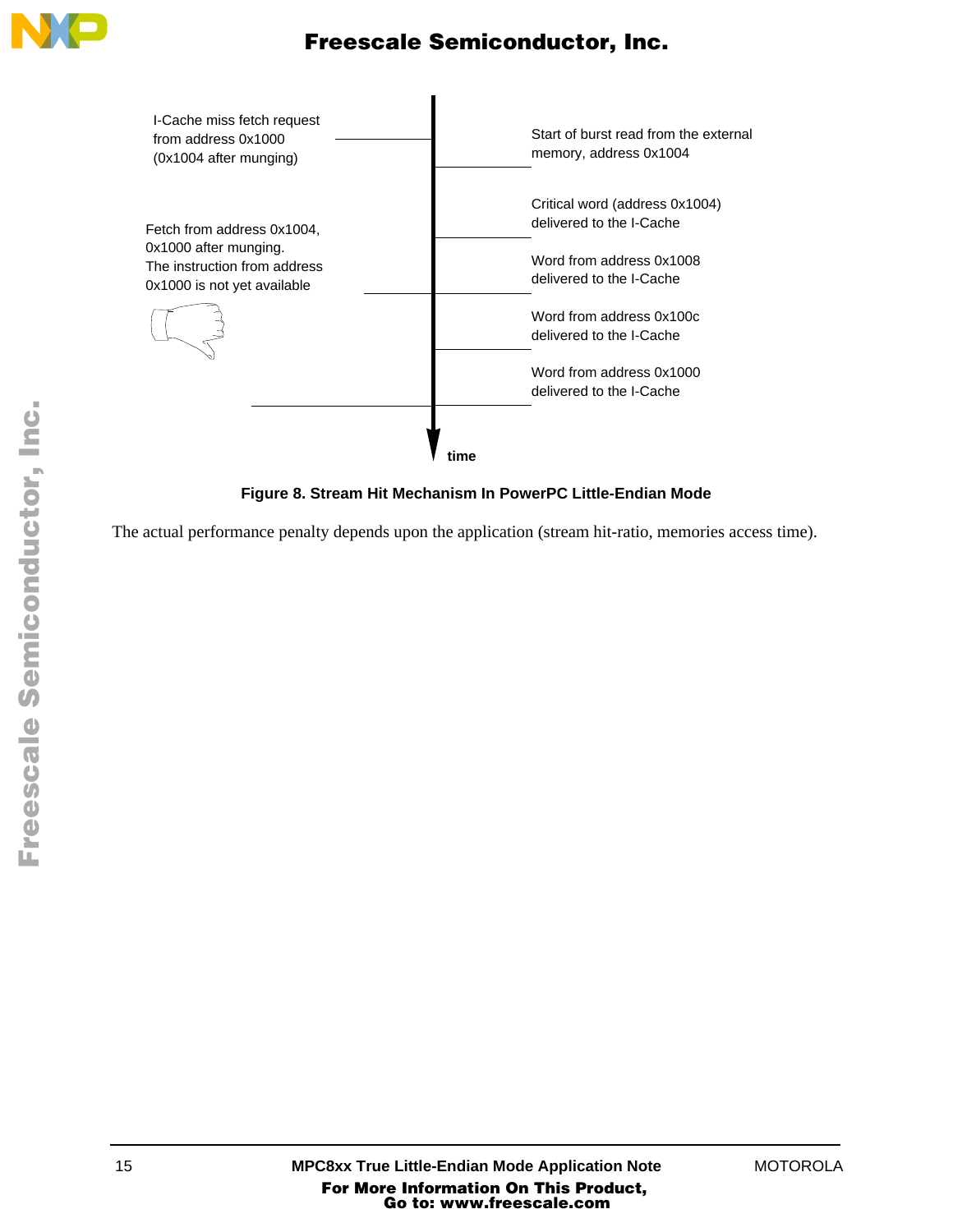



**Figure 9. Shared DRAM and External Bus between MPC8xx (TLE mode) and Little-Endian External Master**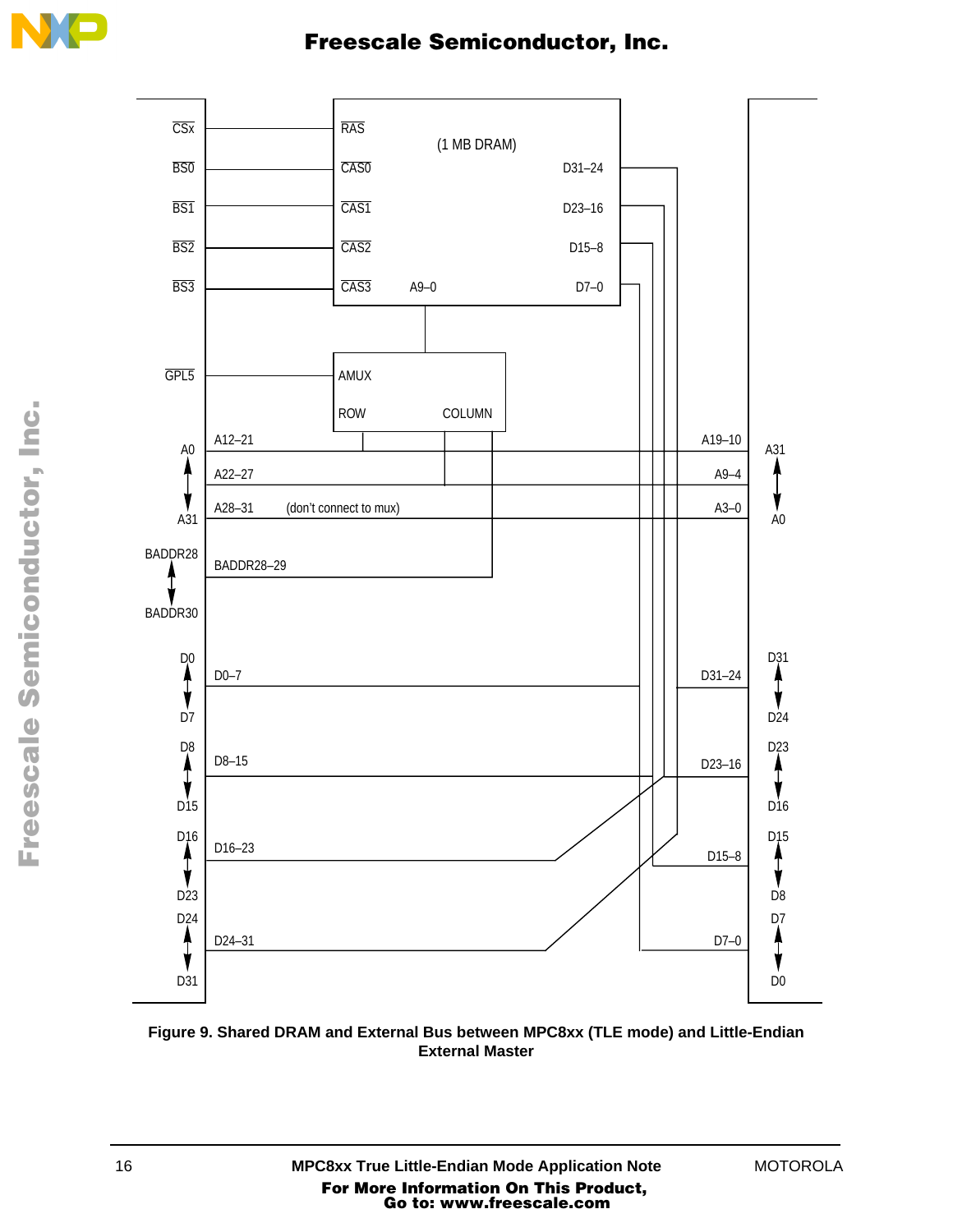

| $D(0-7)$   | LSB        | Corresponds to BS0 |
|------------|------------|--------------------|
| $D(8-15)$  |            | Corresponds to BS1 |
| $D(16-23)$ |            | Corresponds to BS2 |
| $D(24-31)$ | <b>MSB</b> | Corresponds to BS3 |

#### **Table 15. MPC8xx True Little-Endian External Bus**

The appropriate byte lanes of the MPC8xx's external bus must be connected to the appropriate byte lanes of the little-endian external master (that is, MSB to MSB, LSB to LSB, etc.) Thus, when any size transfer is initiated (by the internal or external master), the appropriate byte-select signals will assert; refer to Table 16.

**Table 16. MPC8xx TLE Data Bus Connections to External LE Master** 

| MPC8xx (in TLE mode) | <b>External LE master</b> |
|----------------------|---------------------------|
| D <sub>0</sub>       | D7                        |
| D <sub>1</sub>       | D <sub>6</sub>            |
| D <sub>2</sub>       | D <sub>5</sub>            |
| D <sub>3</sub>       | D <sub>4</sub>            |
| D <sub>4</sub>       | D <sub>3</sub>            |
| D <sub>5</sub>       | D <sub>2</sub>            |
| D <sub>6</sub>       | D <sub>1</sub>            |
| D7                   | D <sub>0</sub>            |
| D <sub>8</sub>       | D <sub>15</sub>           |
| D <sub>9</sub>       | D14                       |
| D <sub>10</sub>      | D <sub>13</sub>           |
| D11                  | D <sub>12</sub>           |
| D12                  | D11                       |
| D <sub>13</sub>      | D <sub>10</sub>           |
| D14                  | D <sub>9</sub>            |
| D <sub>15</sub>      | D <sub>8</sub>            |
| D16                  | D <sub>23</sub>           |
| D17                  | D <sub>22</sub>           |
| D18                  | D <sub>21</sub>           |
| D19                  | D <sub>20</sub>           |
| D <sub>20</sub>      | D <sub>19</sub>           |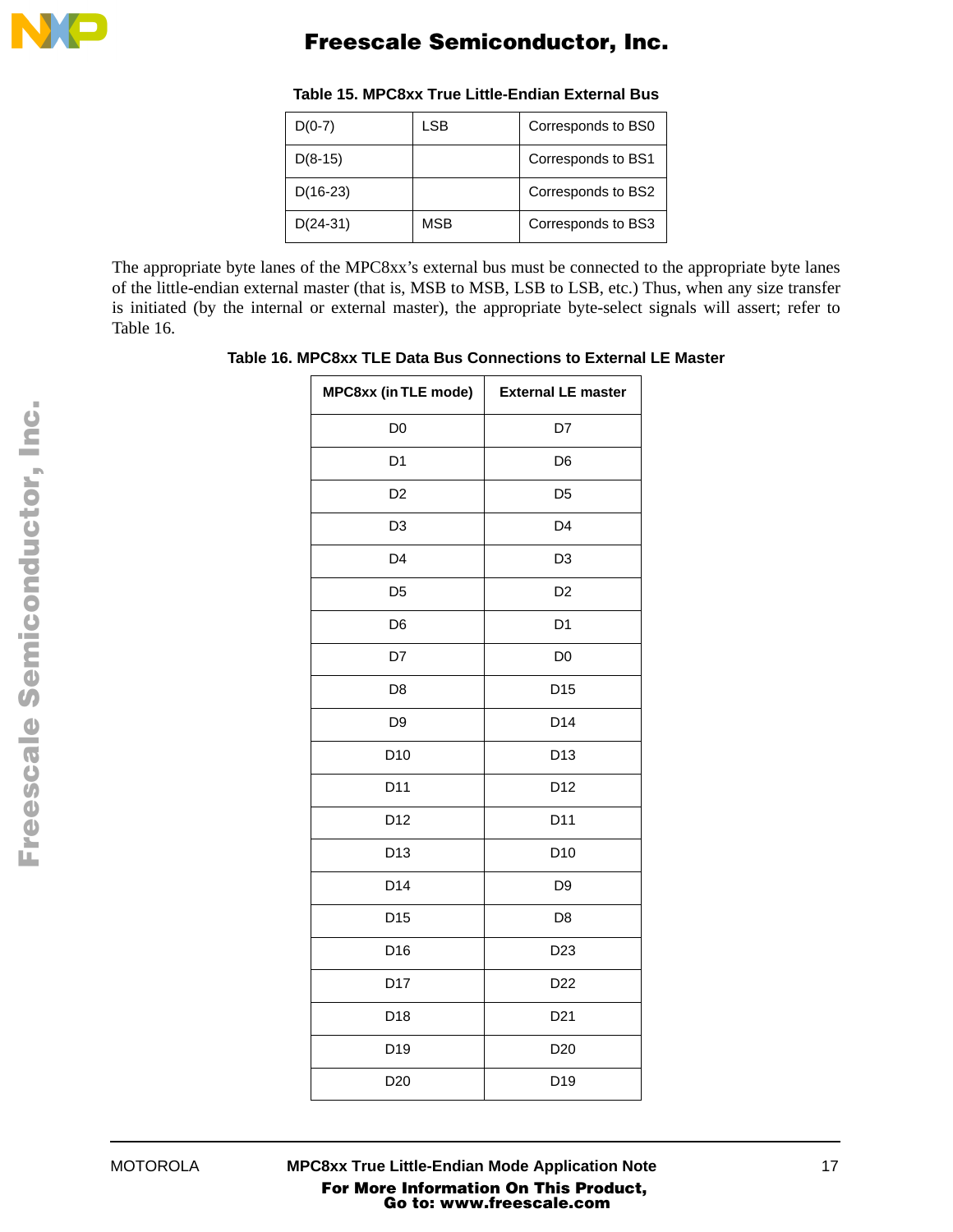

| D <sub>21</sub> | D <sub>18</sub> |
|-----------------|-----------------|
| D <sub>22</sub> | D <sub>17</sub> |
| D <sub>23</sub> | D <sub>16</sub> |
| D <sub>24</sub> | D31             |
| D <sub>25</sub> | D30             |
| D <sub>26</sub> | D <sub>29</sub> |
| D <sub>27</sub> | D <sub>28</sub> |
| D <sub>28</sub> | D <sub>27</sub> |
| D <sub>29</sub> | D <sub>26</sub> |
| D30             | D <sub>25</sub> |
| D31             | D <sub>24</sub> |

**Table 16. MPC8xx TLE Data Bus Connections to External LE Master (Continued)**